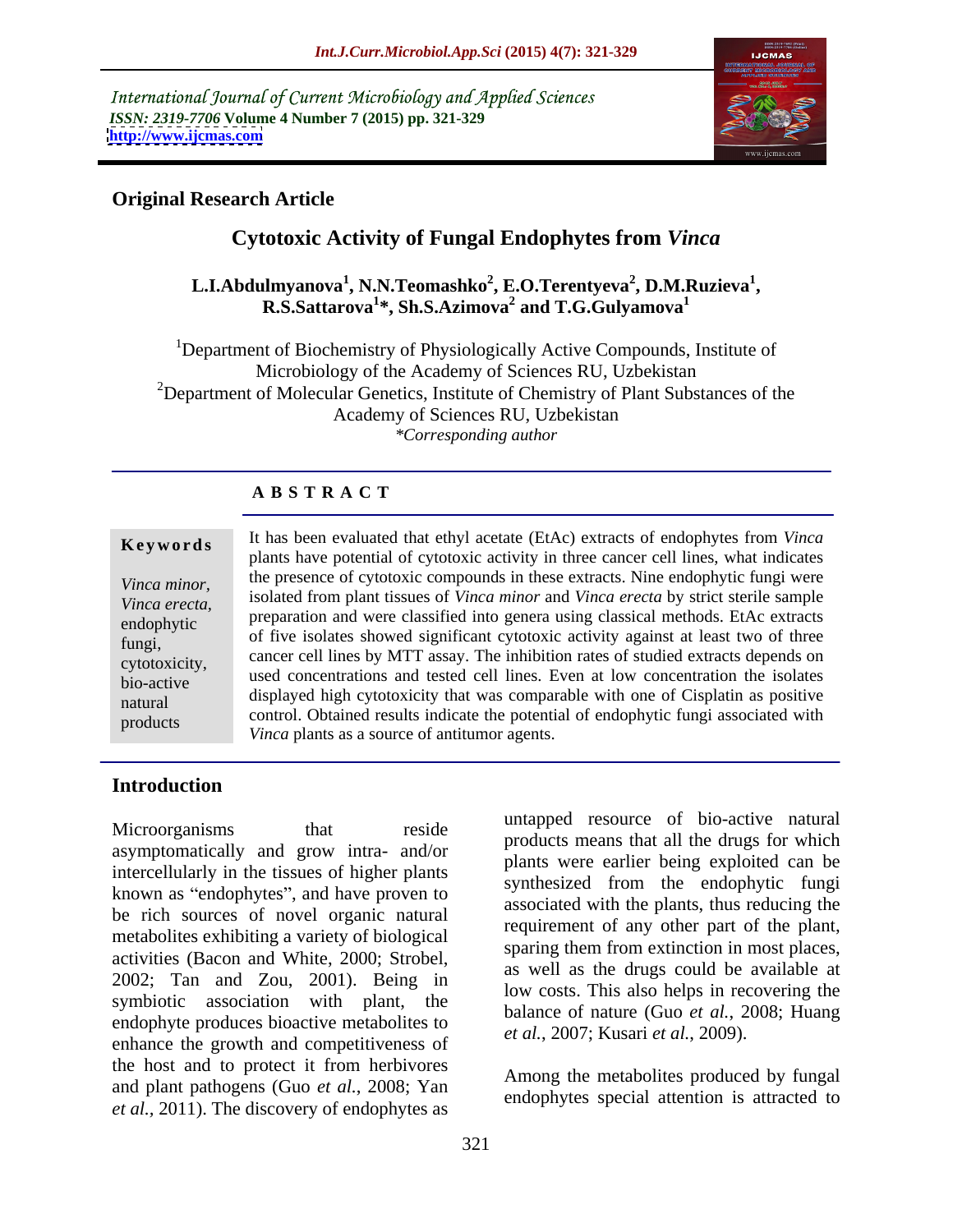compounds with anticancer properties (Gutierrez *et al.*, 2012; Ravindra *et al.*, 2011). Currently <sup>100</sup> anticancer substances classified in 19 different chemical classes capable to synthesize many vinca-alkaloids with activity against 45 different cancer cell (Baldas *et al.*, 1968). This could suggest the lines have been isolated from 50 fungal presence of active endophytic cytotoxic species belonging to 6 different groups of endophytic fungi. Of the total number of The purpose of this work was the screening substances isolated from endophytic fungi, 57% are new or analogues of known compounds (Ravindra et al., 2011). So, for example, Taxol and related compounds, a potent anticancer medicine, taxane **Materials and Methods** prototype, which was first obtained by Wani *et al.* in 1971 (Wani *et al.*, 1971) from the **Study area and material sampling:** *V.*  bark of *Taxus brevifolia*, were isolated from *erecta* and *V. minor* plants were collected in a number of endophytic fungi associated March 2013 on the territory of Tashkent city with different *Taxus* and related plants neighborhoods (Uzbekistan). Plant samples (Bashyal *et al.*, 1999; Li *et al.*, 1996; Stierle *et al.*, 1993; Kumaran *et al.*, 2008; Gangadevi and Muthumary, 2009). Another **Isolation of endophytic fungi:** Endophytic anticancer drug Camptothecin which was fungi were isolated by the method as initially isolated from the wood of described previously by Hazalin *et al. Camptotheca acuminate,* now can be (Hazalin *et al.*, 2009). Roots, stems and isolated from the associated endophytic leaves were respectively washed in tap fungus *Fusarium solani* (Lin *et al.*, 2011). water, sterilized in 70% ethanol for 1 min<br>Another well known anticancer drug followed by 0.1% HgCl<sub>2</sub> for 7 min, rinsed Podophyllotoxin is now being obtained from three times in de-ionized water, cut into the endophytic fungus *Phialocephala fortinii* isolated from its host plant *Podophyllum* and placed in 90 mm Petri dishes containing *(Sinopodophyllum) peltatum* (Eyberger *et*  Czapek-Dox agarized medium with 50

leaves of field periwinkle *Catharanthus roseus* (syn. *Vinca rosea*), recently the endophytic fungi *Fusarium oxysporum* found to produce both compounds in appreciable amounts (Kumar *et al.*, 2013).

Institute of Chemistry of Plant Substances of Uzbekistan Academy of Sciences have shown that native species of plants are microflora in native *Vinca* plants.

of cytotoxic activity of fungal endophytes associated with native *V. minor* and *V. erecta.*

#### **Materials and Methods**

were identified and stored in a herbarium.

*al.*, 2006). mg/ml chlortetracycline and 250 mg/ml Vinblastine and vincristine, well-known growth. The plates were incubated for 7-14 anticancer drugs, firstly isolated from the days at 28 °C. Different mycelia growing isolated from *Catharanthus roseus* plant are morphology and growth and spore formation water, sterilized in 70% ethanol for 1 min followed by  $0.1\%$  HgCl<sub>2</sub> for 7 min, rinsed segments approximately 5 mm in diameter streptomycin sulfate to inhibit bacterial out of the segments were sub-cultured and individually maintained on antibiotics-free Czapek-Dox-agar medium. Colony of the isolates were then studied on Potato- Dextrose-agar medium.

On the territory of Uzbekistan grow four of **Endophytic fungi identification:** Isolated seven known species of periwinkle - *V*. strains were identified by classical methods *rosea, V. minor, V. major, and V. erecta.* on the basis of morphology using pertinent Phytochemical studies conducted at the monographs (Litvinov, 1967). Isolated on the basis of morphology using pertinent monographs (Litvinov, 1967). Isolated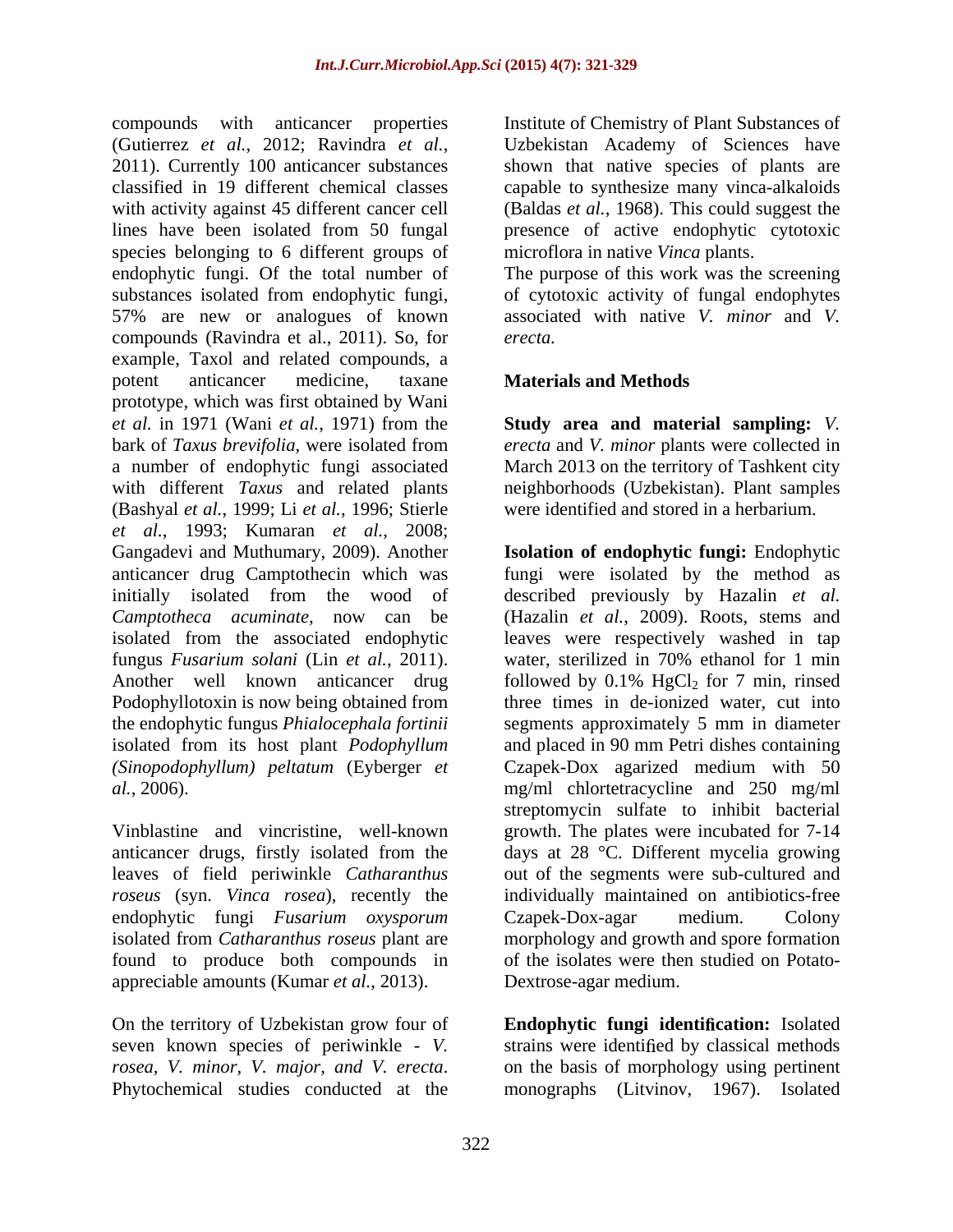strains were deposited at the Institute of 1µg/ml, stock solutions of the extracts were Microbiology of the Uzbekistan Academy of diluted with culture medium to the final Sciences where they were maintained at low concentration of DMSO of 0.1%. After 72

further extraction and determination of hours under 5%  $CO<sub>2</sub>$  and 95% air at 37 °C. containing 100 ml of Chapek-Dox liquid

**The extraction of secondary metabolites of endophytic fungi:** 5 g of biomass of each isolate was milled in a Potter homogenizer, mixed with 1 ml of dimethyl sulfoxide (DMSO). The resulting extract was used as a stock solution and stored at 40 °C.

**Cytotoxicity assay:** To evaluate the cytotoxic activity of the extracts there were Periwinkles *Apocynaceae* comprises well used verified cultures of cancer cells a known plants with many uses as carcinoma of the cervix (HeLa), larynx pharmaceutical source. The most known (HEp-2) and breast (HBL-100) obtained periwinkle *Catharanthus roseus* (syn. *Vinca* from the Bank of cell cultures of the *rosea*) is used for production of vincristine Institute of Cytology RAS (Saint- and vinblastin by different techniques such Petersburg, Russia), and primary culture of as tissue culture, cell culture, shoot culture, healthy hepatocytes. The growth of cancer cells was determined according to a (Kumar *et al.*,2012). A number of previously described protocol (Mossman, 1983) by the ability of viable cells to reduce Kharwar et al. (Kharwar et al., 2008) from yellow staining of 3-(4,5-dimethyl-2- the *Catharanthus roseus* plant found in thiazolyl)-2,5-diphenyl-2H-tetrazolium India. As reported by Zahng *et al.* and Tung bromide (MTT) with the formation of blue *et al.* (Zhang *et al.,* 2000; Tung *et al.*, 2002) formazan. For MTT assay cells were washed vincristine is produced by *Fusarium*  in phosphate buffer and collected by *oxysporum*, an endophyte of *Catharanthus*  trypsinization, were placed in a 96 well cell plate, incubated, and treated with various vinblastine from *Alternaria sp.* associated concentrations of extracts -100, 10 and with the same plant found in China and

temperature (4-5 °C). hours incubation, the medium in each well **Fermentation:** To accumulate biomass for phosphate buffer), cups were incubated for 4 biological activity, endophytes were grown Then MTT reagent was removed and the by submerged fermentation in 500 ml flasks formazan crystals produced by viable cells medium for 5 days at 28 °C. The absorption was determined at 492 nm. transferred to a cone flask containing 50 ml absorption of the sample, Ab - absorption of of ethyl acetate, and left for extraction at the blank and Ac - absorption of the control. night on a shaker at room temperature. The The effects of the extracts were expressed mixture was filtered through filter paper by  $IC_{50}$  values (the concentration of a (Whatman #1) and  $\text{Na}_2\text{SO}_4$  (40  $\mu$ g/ml) was substance that reduces the absorption of the added. After the filtration, the extract was treated cells by 50% with respect to striped to dryness on a rotary evaporator and untreated cells). "Cisplatin" (India) was used diluted with culture medium to the final concentration of DMSO of 0.1%. After 72 was replaced by MTT solution (5mg/ml in hours under 5%  $CO_2$  and 95% air at 37 °C. were dissolved in DMSO and gently shaken. Experiments were repeated three times. The percentage growth inhibition was calculated using following formula:  $%$  cell inhibition  $=$  $100-[(At-Ab)/(Ac-Ab)]x$  100, where At as the comparison drug, intact untreated cells was used as the control.

## **Result and Discussion**

known plants with many uses as semi synthesis as well as total synthesis endophytic fungi have been isolated by Kharwar *et al.* (Kharwar *et al.,* 2008) from *roseus*. Guo and Kunming isolated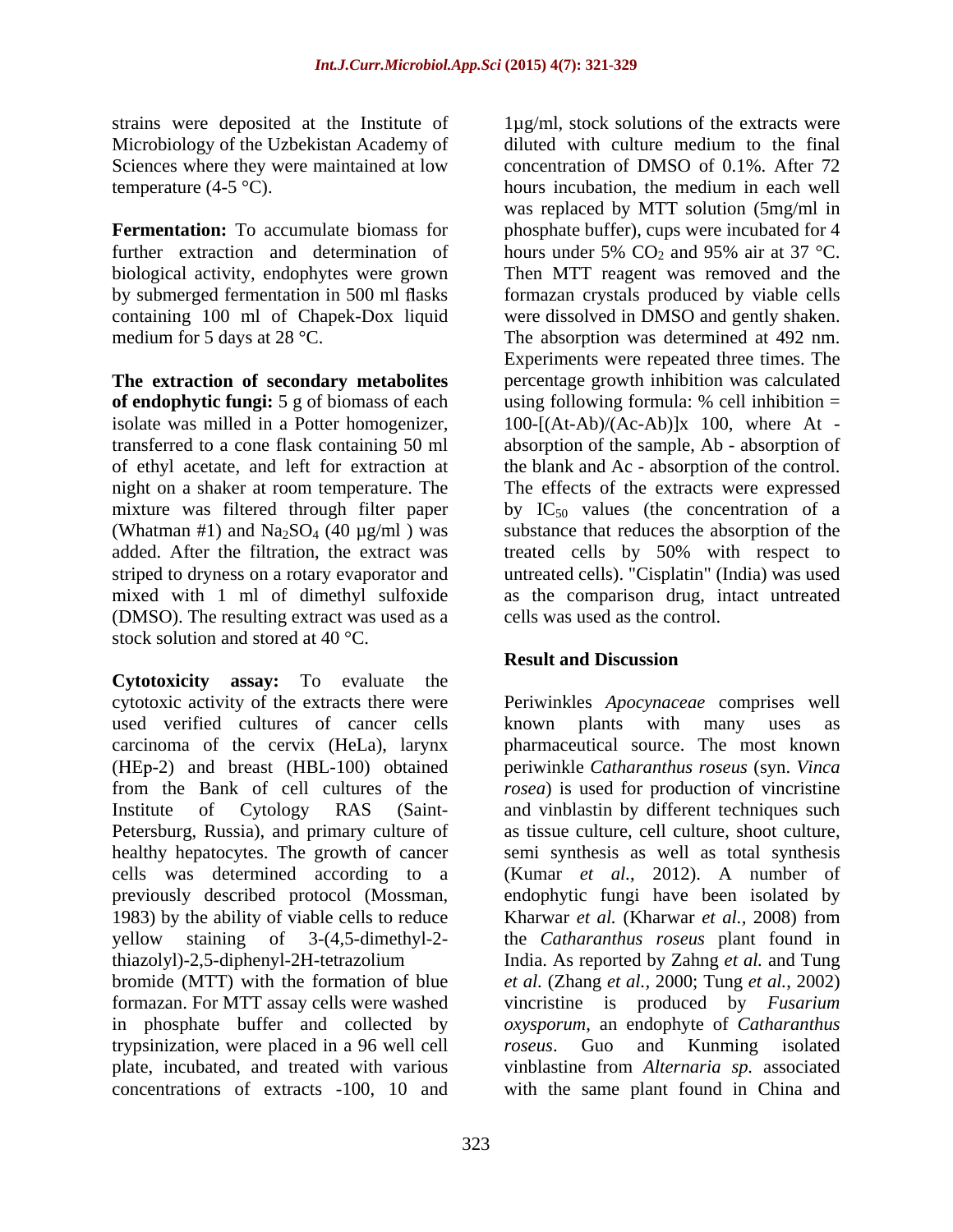showed the production based upon TLC and cytotoxicity tests of extracts are shown in HPLC (Guo and Kunming, 1998). But not Figures 1 - 4. much is known about cytotoxic ability of

Since cytotoxic screening of samples is the preliminary methods to identify active compounds, we have investigated the 1). The highest inhibitory activity (91% in

From the roots, stems and leaves of *V.*  at lowest concentration isolates VER90, *erecta* and *V. minor* we isolated nine strains of endophytic fungi identified as belonging displayed almost the same activity as to the genera *Acremonium, Alternaria,* Cisplatin (49%, 48%, 45% accordingly, *Aspergillus, Cladosporium, Penicillium,* and *Sclerotium.* To study the cytotoxic activity carried out on verified cell lines of growth caused by extracts of VMS86, carcinoma of the cervix (HeLa), larynx VER90 and VER93 (Fig. 2). At highest

The obtained data showed that endophytic even more inhibition than Cisplatin (37,5%) fungi isolated from *V. minor* and *V. erecta* have a wide range of antitumor activities. All nine tested fungi displayed antitumor The similar growth inhibition was observed activity against at least one of three cancer when testing the extracts against HeLa cells. cell lines. At the same time in comparison VER93 extract in concentration 1 µg/ml had with Cisplatin all tested isolates, except higher cytotoxicity effect than Cisplatin isolate VML85, showed significantly lesser (39% and 32%, respectively), while cytotoxicity against primary hepatocytes. But the cytotoxic abilities of endophytic  $\mu$ g/ml concentration was 82 % in compare fungi were different depending on tested cancer cell lines as well as concentration of

1, 10 and  $100\mu\text{g/ml}$ . The results of

Figures 1 - 4.

endophytes associated with *V. minor* and *V.*  Thus, the highest proportion of active *erecta*. isolates was observed on the tests against cytotoxic activity of the extracts isolated compare with 93% for Cisplatin) was from endophytes of these two native plants. displayed by isolate VML85 from *Vinca*  HBL-100 cells. Inhibitory activity relatively close to one of Cisplatin was found in all three tested concentrations of extracts (Fig. 1). The highest inhibitory activity (91% in *minor* leaf at concentration 100µg/ml, while VER93, VEL98 from *Vinca erecta* against 49% for Cisplatin).

there were used extracts at  $10 \mu g/ml$  At screening test with HEp-2 cells concentration. Testing of extracts were pronounced cytotoxic effects of the cells (HEp-2) and breast (HBL-100) and primary tested concentration  $(100\mu g/ml)$  inhibitory culture of hepatocytes with Cisplatin as activity of VER93 was 90% against 93,5% positive control (Table 1). cytotoxicity of Cisplatin, while at lesser growth caused by extracts of VMS86, VER90 and VER93 (Fig. 2). At highest concentration  $(1\mu g/ml)$  this extract caused even more inhibition than Cisplatin (37,5% and 31%, accordingly).

> (39% and 32%, respectively), while inhibitory activity of VMR85 extract in 100 g/ml concentration was 82 % in compare with 97% for Cisplatin.

extracts.<br>
Extracts are the growth inhibition activity of the concentrations showed in 2.5 times lesser<br>
Therefore, the growth inhibition activity of concentrations showed in 2.5 times lesser five most active isolates' extracts in three inhibitory activity against hepatocytes than cancer cell lines and primary culture of Cisplatin. Cytotoxicity effect similar to one hepatocytes were studied at concentrations of Cisplatin was found in 100 µg/ml It should be mentioned that tested extracts, except VMR85, in 1 and  $10\mu\text{g/ml}$ concentrations showed in 2.5 times lesser concentration (Fig. 4).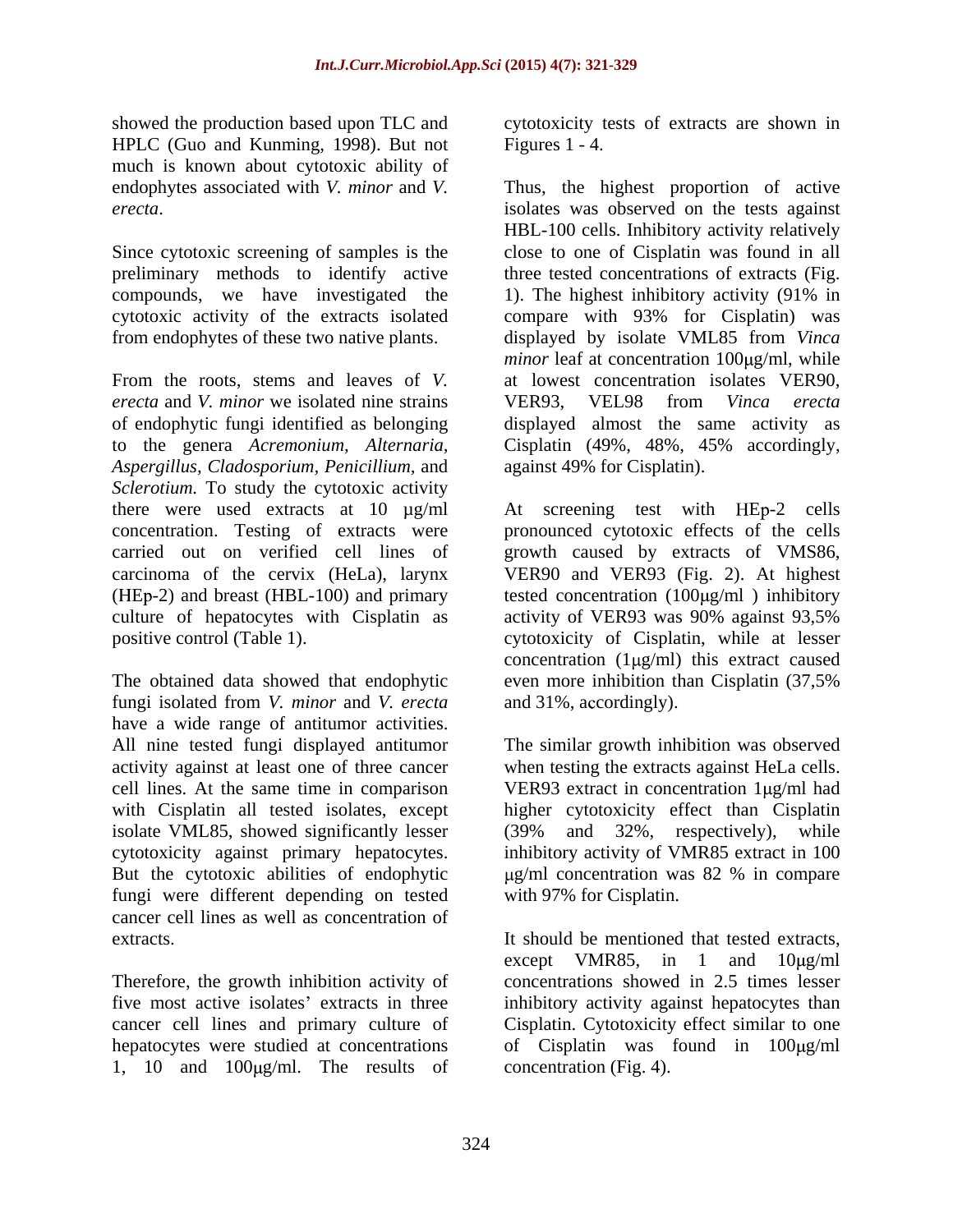#### *Int.J.Curr.Microbiol.App.Sci* **(2015) 4(7): 321-329**

| Isolate*     | <b>Hepatocytes</b> | HeLa            | $HEp-2$             | <b>HBL-100</b>  |
|--------------|--------------------|-----------------|---------------------|-----------------|
| <b>VMR83</b> | $47,1 \pm 1,80$    | $17,5 \pm 0,20$ | 0 <sub>±</sub> 0,02 | $33,0 \pm 0,09$ |
| VML84        | $40,0{\pm}0,90$    | $20,5+0,15$     | $27,0+0,79$         | $47,0{\pm}1,60$ |
| <b>VMS86</b> | $30,0+0,60$        | $19,5 \pm 2,10$ | 61,0:16,80          | $43,0 \pm 4,20$ |
| <b>VML96</b> | $20,0 \pm 1,50$    | $6,0{\pm}0,30$  | $5,0{\pm}0,04$      | $27,0+0,97$     |
| <b>VML85</b> | $72,0+4,10$        | $6,5+0,60$      | $26,0 \pm 1,90$     | $47,0{\pm}3,80$ |
| <b>VER90</b> | $28,6 \pm 0,90$    | $44,0 \pm 3,60$ | $45,5 \pm 3,10$     | $54,0 \pm 3,07$ |
| VEL89        | $32,0+0,70$        | $6,0{\pm}0,01$  | $20,0+0,90$         | $50,0{\pm}5,30$ |
| <b>VER93</b> | $30,0 \pm 3,20$    | $48,0{\pm}4,60$ | $39,0 \pm 1,20$     | $53,5 \pm 4,70$ |
| <b>VEL98</b> | 47,0 $\pm$ 0,02    | $28,5 \pm 2,20$ | $30,5 \pm 0,30$     | $64,0{\pm}5,09$ |
| Cisplatin    | $76,0+9,10$        | $59,0+6,90$     | $84,0{\pm}9,60$     | $76,0 \pm 4,90$ |

**Table.1** Cytotoxic activity of EtAc extracts of Vinca endophytes against HeLa, HEp-2 and HBL-100 cell lines

\*VMR:*Vinca minor* root, VMS:*Vinca minor* stem, VML: *Vinca minor* leaf, VER: *Vinca erecta* root, VEL:*Vinca erecta* leaf, VES:*Vinca erecta* stem.Extracts concentration: 10 µg/ml; cell inhibition, %; control - untreated cells;significant difference vs. control, P< 0.05.

**Fig.1** Cytotoxic activity of EtAc extracts of Vinca endophytes against HBL-100 cell line

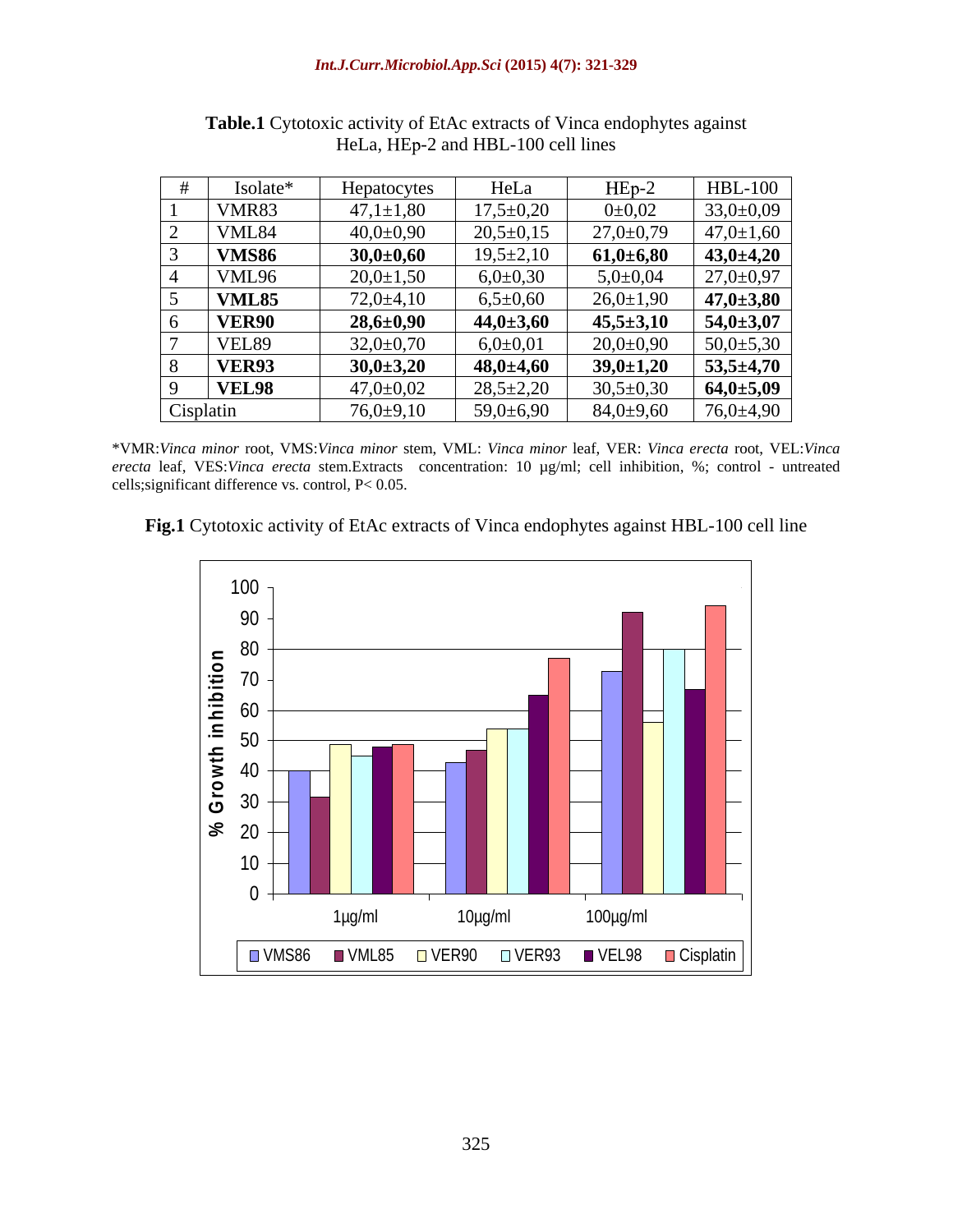

Fig.2 Cytotoxic activity of EtAc extracts of *Vinca* endophytes against Hep-2 cell line

**Fig.3** Cytotoxic activity of EtAc extracts of *Vinca* endophytes against HeLa cell line

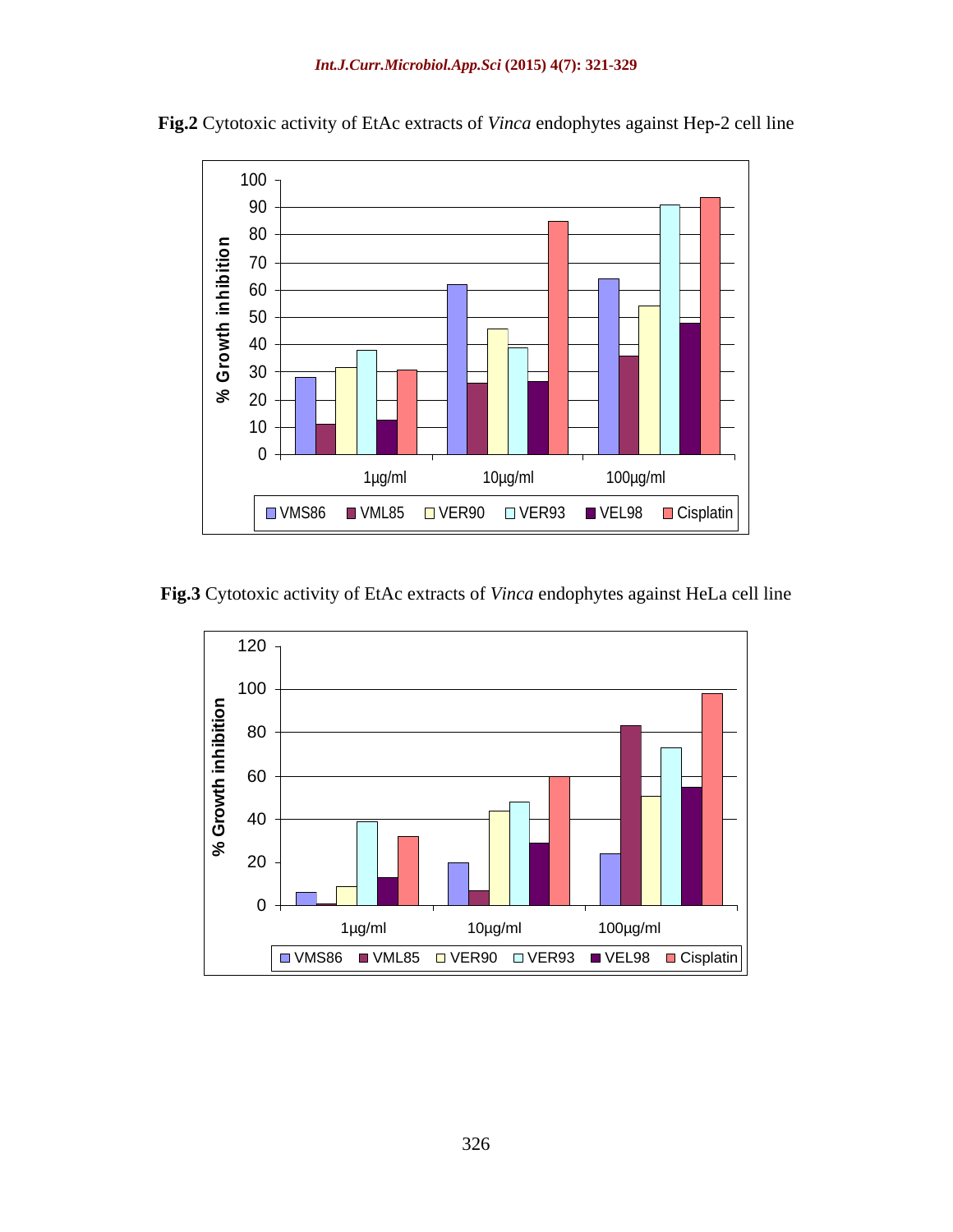

**Fig.4** Cytotoxic activity of EtAc extracts of *Vinca* endophytes against hepatocytes

Overall, this study evaluate that EtAc promising research basis to create anti extracts of endophytes from *Vinca* have cancer drugs. potential of cytotoxic activity in three cancer cell lines, indicating the presence of **References** cytotoxic compounds in these extracts. Preliminary research on the discovery of *Vinca* alkaloids in the extracts by thin-layer **Endophytes**. Marcel Dekker, New chromatography showed that five extracts of periwinkle direct (*V. erecta*) and small periwinkle (*V. minor*) endophytes contain compounds relevant to vincristine Yunusov, S.Y. 1968. Observations

The study provides only basic data, and alkaloids. Tetrahedron Lett. 60: further studies are necessary for isolation 6315-20. and identification of biologically active

periwinkle plants growing on the territory of Uzbekistan are inhabited by endophytes producing metabolites with high cytotoxic activity. Of nine isolated endophytic fungi, EtAc extracts of five endophytes, even at from Podophyllum peltatum produce low concentration, possesses pronounced cytotoxicity effect what suggests the

cancer drugs.

#### **References**

- Bacon, C.W., White, J.F. 2000. Microbial Endophytes. Marcel Dekker, New York. Pp. 85-117.
- (unpublished data). on the NMR and mass spectrometry Baldas, J, Porter, Q.N., Bick, I.R., Douglas, G.K., Falco, M.R., de Vries, J.X., of thalmine and related alkaloids.*Tetrahedron Lett.* 60: 6315-20.
- compounds from these endophytes.<br>
W.M. 1999. Seimatoantlerium Thus, obtained data indicate that the metal producing an endophytic taxol<br>producing coelomycete from Bashyal, B., Li J.Y., Strobel, G.A., Hess, W.M. 1999. Seimatoantlerium nepalense, an endophytic taxol producing coelomycete from Himalayan yew (*Taxus wallichiana*). Mycotaxon. 72: 33-42.
	- Eyberger, A. L., Dondapati, R. and Porter, J. R. 2006. Endophyte fungal isolates from *Podophyllum peltatum* produce podophyllotoxin, *Journal of Natural Products*, 69 (8): 1121–1124.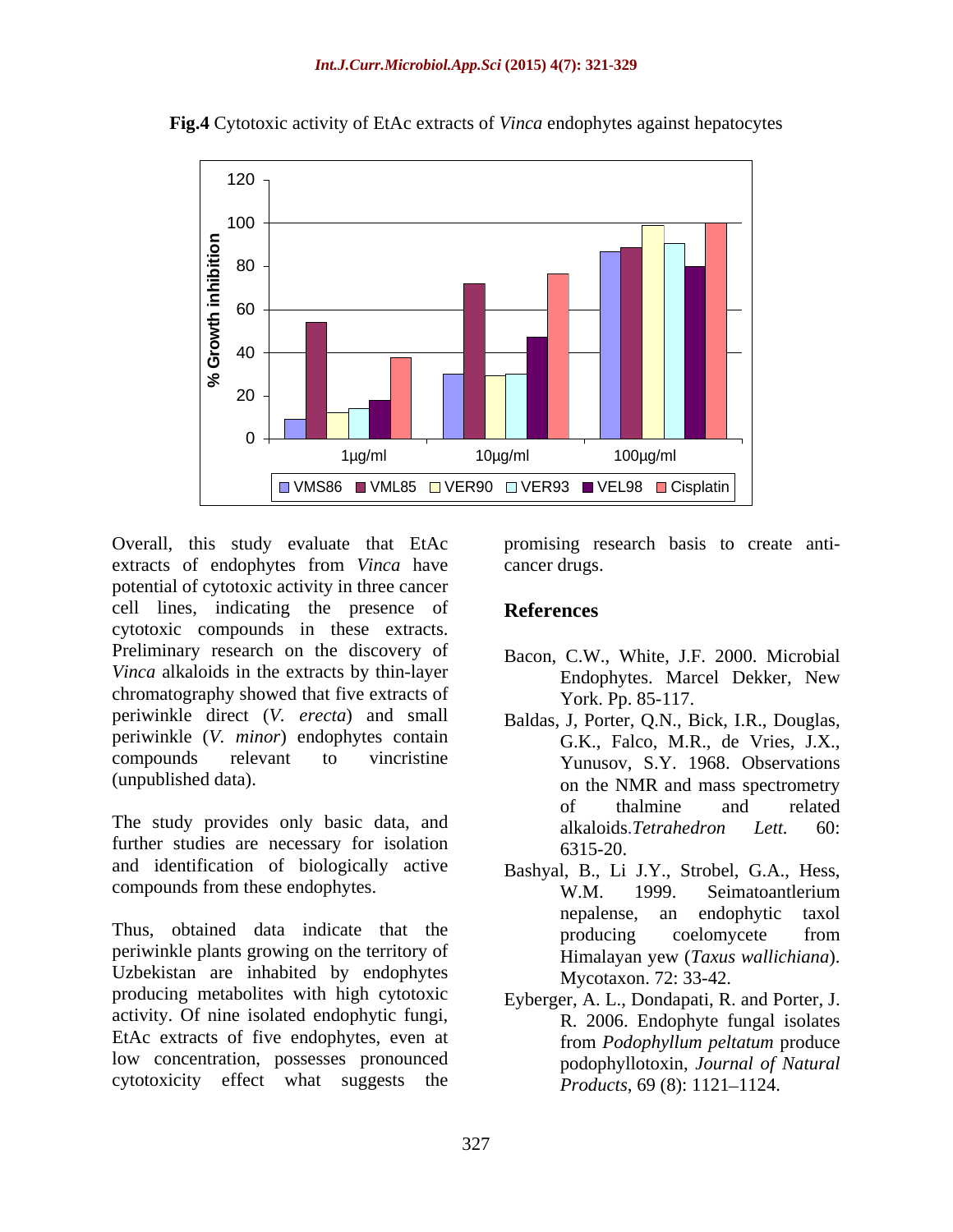- Gangadevi, V. and Muthumary, J. 2009. Taxol production by *Pestalotiopsis terminaliae*, an endophytic fungus of endophytic fungus Fusarium *Terminalia arjuna* (arjun tree). *Biochemistry,* 52 (1): 9–15. (9): 2-10.
- Guo, B., Kunming, L.H. 1998. A middle K. 2008. Bioactive natural products
- Gutierrez, R.M.P., Gonzalez, A.M.N. and  $\qquad \qquad \text{c}$  cypress Taxodium distichum. Ramirez A.M. 2012. Compounds
- Hazalin, N.A., Ramasamy, K., Lim, S.M.,  $XZ-01$ , an endophytic fungus from Wahab, I.A., Cole, A.Lj, Majeed, Camptotheca acuminate. Molecules, National Park, Pahang, Malaysia.
- Huang, W.Y., Cai, Y.Z., Hyde, K.D., Corke,
- 
- Kharwar, R.N, Verma, V.C., Strobel, G., fungal complex of *Catharanthus*
- Phyllosticta spinarum, an endophytic
- Kumar, A., Patil, D., Rajamohanan, P. R., Ahmad A. 2013. Isolation,

*Biotechnology and Applied Catharanthus roseus*. PLOS ONE, 8 purification and characterization of vinblastine and vincristine from endophytic fungus *Fusarium oxysporum* isolated from (9): 2-10.

vinblastine fungi isolated. *J Yunnan Univ,*20: 214–215. Camptotheca acuminata that Guo, B., Wang, Y., Sun, X., Tang, produces camptothecin and Kusari, S., Zuhlke, S., Spiteller, M. 2009. An endophytic fungus from *Camptotheca acuminata* that produces camptothecin and analogues. *J. Nat. Prod.,* 72 (1): 2-7.

- from endophytes: a review.*Appl.*  Li, J.-Y., Strobel, G., Sidhu, R., Hess, W. *Biochem.Microbiol.,* 44 (2): 136- M., and Ford, E. J. 1996. Endophytic 142. taxol-producing fungi from bald taxol-producing fungi from bald cypress *Taxodium distichum*. *Microbiology,* 142 (8): 2223–2226.
- derived from endophytes: a review Lin, T., Wang, G.H., Lin, X., Hu, Z.Y., of phytochemistry and Chen, Q.C., Xu, Y., Zhang, X.K., pharmacology. *Current Medicinal Chemistry,* 19: 2992-3030. Wahab, I.A., Cole, A.Lj, Majeed, *Camptotheca acuminate*. *Molecules,* A.A. 2009. Cytotoxic and Lin, T., Wang, G.H., Lin, X., Hu, Z.Y., Chen, Q.C., Xu, Y., Zhang, X.K., Chen, H.F. 2011. Three new oblongolides from *Phomopsis sp. XZ-01*, an endophytic fungus from 16 (4): 3351-9.
- antibacterial activities of endophytic Litvinov, M.A. 1967. Identification guide fungi isolated from plants at the for microscopic fungi. "Nauka", for microscopic fungi. "Nauka", Leningrad. The contract of the contract of the contract of the contract of the contract of the contract of the contract of the contract of the contract of the contract of the contract of the contract of the contract of the
- *BMC Complementary and* Mosmann, T. 1983. Rapid colorimetric *alternative medicine*, 9: 46. assay for cellular growth and H., Sun, M. 2007. Endophytic fungi and cytotoxicity assay. J. from *Nerium oleander L.* survival: application to proliferation and cytotoxicity assay. *J. Immunol.Meth*., 65 (1-2): 55-63.
- *(Apocynaceae)*: main constituents Ravindra, N., Kharwar, Mishra, A., Gond, and antioxidant activity. *World J.*  S.K., Stierle, A., Stierle, D. 2011. *Microbiol. Biotechnol.,* 23 (9): 1253-1263. Ezra, D. 2008. The endophytic and future challenges. *Nat Prod* Anticancer compounds, derived from fungal endophytes: their importance *Reports,* 28: 1208-1228.
- *roseus (L.) Don.Current Science,* 95: Stierle, A., Strobel, G. and Stierle, D. 1993. 228 233. Taxol and taxane production by Kumaran, R. S., Muthumary, J. and Hur, B. Taxomyces andreanae, an K. 2008. Production of taxol from endophytic fungus of Pacific yew. *Taxomyces andreanae*, an endophytic fungus of Pacific yew. *Science*, 260 (5105): 214-216.
	- fungus of *Cupressus sp. Engineering*  Strobel, G.A. 2002.Rainforest endophytes *in Life Sciences*, 8 (4): 438 446. and bioactive products. *Crit. Rev. Biotechnol.,* 22 (4): 315-333.